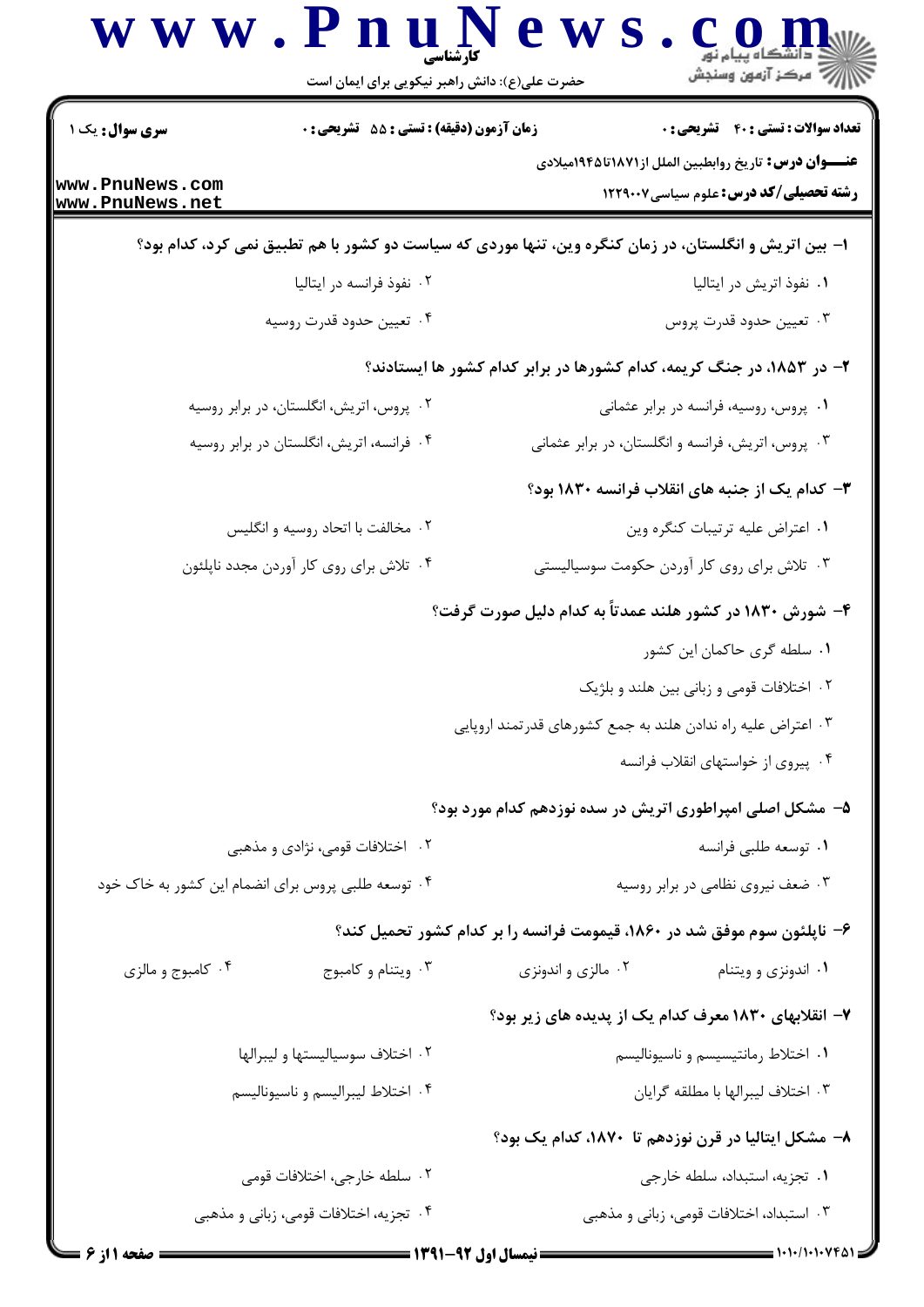

## ۱۳- اتحاد مثلث چه زمان شکل گرفت و دلیل ایتالیا برای پیوستن به آن چه بود؟

- ۰۱ ۱۸۸۷، دور نگهداشتن فرانسه از مداخله در امور داخلی خود
	- ۰۲ ۱۸۸۲، خروج از انزوا و کسب حیثیت
- ۰۳ ، ۱۸۸۷، دورنگهداشتن اتریش از مداخله در امور داخلی خود
	- ۰۴ ۱۸۸۲، تلاش برای رسیدن به موقعیت برتر در اروپا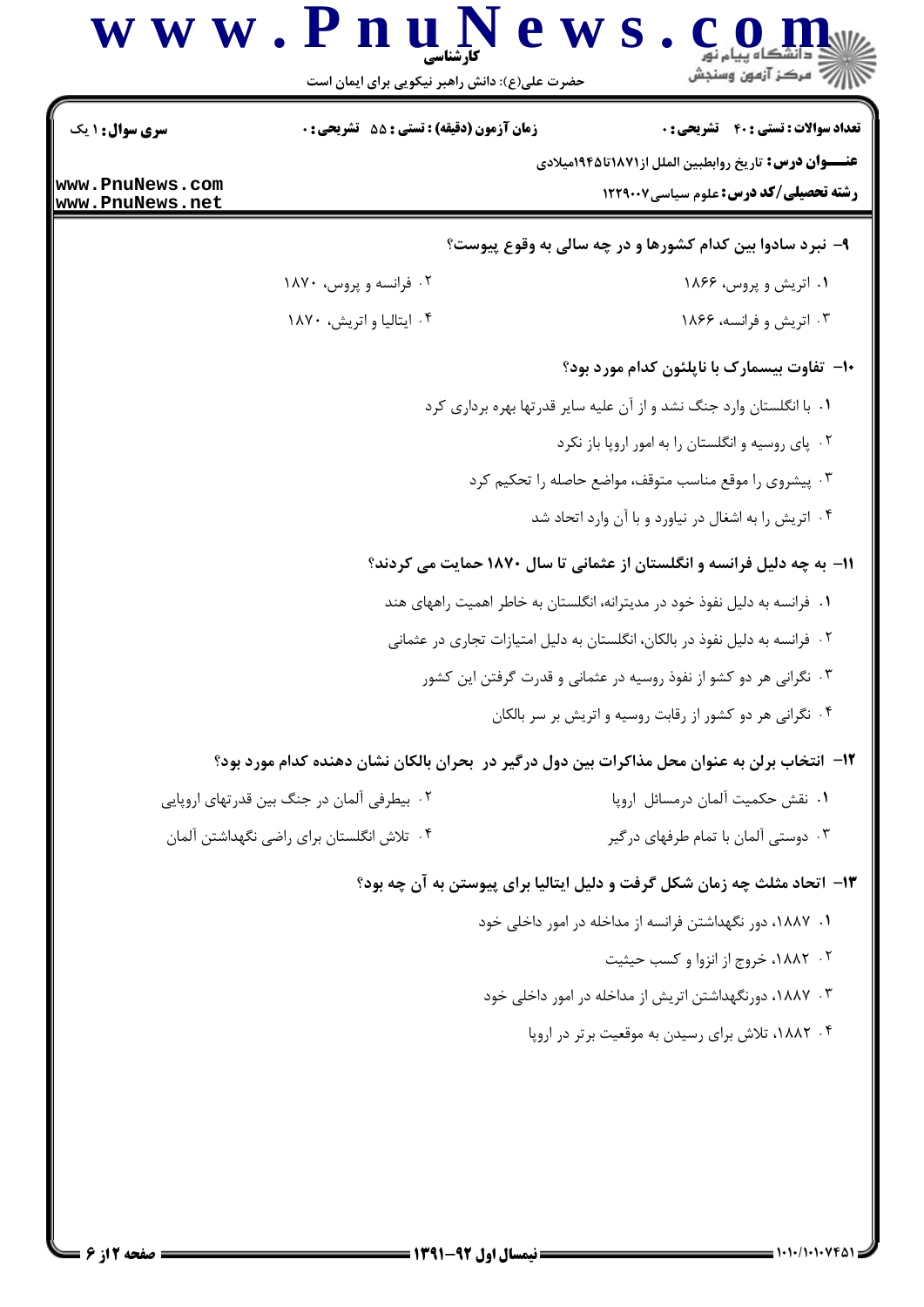|                                         | حضرت علی(ع): دانش راهبر نیکویی برای ایمان است                                                           |                                                                            | ڪ دانشڪاه پيام نور<br>  <i> √</i> مرڪز آزمون وسنڊش |  |
|-----------------------------------------|---------------------------------------------------------------------------------------------------------|----------------------------------------------------------------------------|----------------------------------------------------|--|
| <b>سری سوال : ۱ یک</b>                  | <b>زمان آزمون (دقیقه) : تستی : 55 تشریحی : 0</b>                                                        |                                                                            | <b>تعداد سوالات : تستی : 40 قشریحی : 0</b>         |  |
| www.PnuNews.com<br>www.PnuNews.net      |                                                                                                         | <b>عنــــوان درس:</b> تاريخ روابطبين الملل از١٨٧١تا ١٩٤۵ميلادي             | <b>رشته تحصیلی/کد درس:</b> علوم سیاسی1۲۲۹۰۰۷       |  |
|                                         |                                                                                                         | ۱۴- پیمان تضمین دوباره بین کدام کشورها بود و مضمون آن چه بود؟              |                                                    |  |
|                                         |                                                                                                         |                                                                            | ۰۱ فرانسه و انگلستان، توافق علیه اتحاد مثلث        |  |
|                                         |                                                                                                         | ۰۲ فرانسه، انگلستان و روسیه، توافق در برابر اتحاد مثلث                     |                                                    |  |
|                                         |                                                                                                         | ۰۳ روسیه و فرانسه، حمایت سیاسی فرانسه از روسیه در برابر اتریش              |                                                    |  |
|                                         |                                                                                                         | ۰۴ روسیه و آلمان، حمایت سیاسی از روسیه در جریان بلغارستان و تنگه ها        |                                                    |  |
|                                         |                                                                                                         | ۱۵- کدام یک از علل ورود روسیه به صحنه جنگ جهانی اول بود؟                   |                                                    |  |
| ۰۲ ایدئولوژی مخالفت با نظام سرمایه داری |                                                                                                         |                                                                            | ۰۱ توسعه طلبی در اروپای شرقی                       |  |
|                                         | ۰۴ انقلاب ۱۹۰۵ و شکست از ژاپن                                                                           |                                                                            | ۰۳ ترس از تجاوزطلبی آلمان و اتریش                  |  |
|                                         |                                                                                                         | ۱۶– اولین مقصد «سیاست جهانی» آلمان در جنگ جهانی اول تسلط بر کدام کشور بود؟ |                                                    |  |
| ۰۴ عثمانی                               | ۰۳ بالکان                                                                                               | ۰۲ روسیه                                                                   | ۰۱ فرانسه                                          |  |
|                                         | ۱۷– از بین کشورهای حاضر در جنگ جهانی اول، کدام یک به ویژه برای سرپوش گذاشتن بر مسائل داخلی خود وارد جنگ |                                                                            | شد؟                                                |  |
| ۰۴ روسیه                                | ۰۳ ایتالیا                                                                                              | ۰۲ آلمان                                                                   | ۰۱ اتریش                                           |  |
|                                         |                                                                                                         | 18- علت اصلي ورود امريكا به جنگ جهاني اول كدام بود؟                        |                                                    |  |
|                                         |                                                                                                         | ١. كشف تلگراف سرى آلمان به مكزيک جهت تحريک آن كشور به حمله به امريكا       |                                                    |  |
|                                         |                                                                                                         |                                                                            | ۰۲ حمایت امریکا از انگلیس                          |  |
|                                         |                                                                                                         |                                                                            | ۰۳ حفظ و گسترش منافع تجاری امریکا                  |  |
|                                         |                                                                                                         | ۰۴ تصمیم امریکا برای گسترش فروشهای تسلیحاتی و تقویت صنایع نظامی خود        |                                                    |  |
|                                         | ۱۹- بیشترین اختلاف فاتحان و مغلوبان جنگ جهانی اول در جریان کنفرانس ورسای ناشی از چه بود؟                |                                                                            |                                                    |  |
|                                         |                                                                                                         | ۰۱ ناسیونالیسم آلمانی در برابر زیاده طلبی انگلیسی                          |                                                    |  |
|                                         |                                                                                                         | ۰۲ جنگ طلبی امریکایی در برابر تمایل سایر کشورها به صلح                     |                                                    |  |
|                                         |                                                                                                         | ۰۳ انقلاب کمونیستی روسیه و نگرانی دنیای سرمایه داری                        |                                                    |  |
|                                         |                                                                                                         | ۰۴ ایدئالیسم ویلسنی و اشتهای فرانسه برای به چنگ آوردن غنائم بیشتر          |                                                    |  |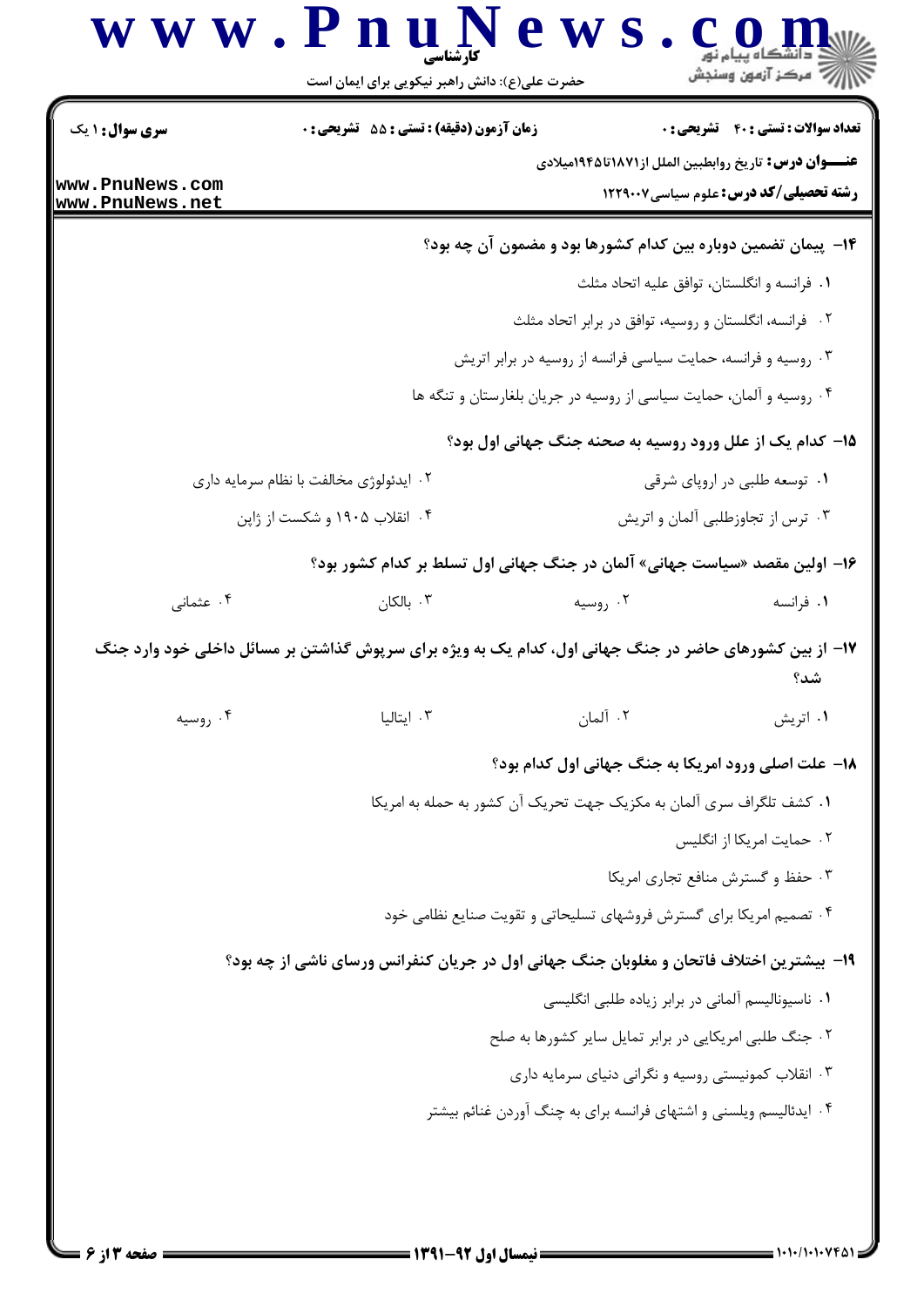| <b>سری سوال : ۱ یک</b>               | <b>زمان آزمون (دقیقه) : تستی : 55 تشریحی : 0</b> |                                                                                                                 | <b>تعداد سوالات : تستی : 40 - تشریحی : 0</b>                                                                  |
|--------------------------------------|--------------------------------------------------|-----------------------------------------------------------------------------------------------------------------|---------------------------------------------------------------------------------------------------------------|
| www.PnuNews.com<br>www.PnuNews.net   |                                                  |                                                                                                                 | <b>عنــــوان درس:</b> تاريخ روابطبين الملل از١٨٧١تا١٩٤٥ميلادي<br><b>رشته تحصیلی/کد درس:</b> علوم سیاسی1۲۲۹۰۰۷ |
|                                      |                                                  | ۲۰– انگلیسی ها پس از جنگ جهانی دوم خواهان رسیدن به کدام هدف در برابر آلمان بودند؟                               |                                                                                                               |
|                                      |                                                  | ۰۱ کاهش قدرت نظامی به ویژه دریایی این کشور و ورود به بازارهای آن                                                |                                                                                                               |
|                                      |                                                  |                                                                                                                 | ٠٢ حذف كامل آلمان از نقشه اروپا و تسلط بر اين قاره                                                            |
|                                      |                                                  | ۰۳ تقویت آلمان برای جلوگیری از خطر گسترش بلشویسم روس                                                            |                                                                                                               |
|                                      |                                                  | ۰۴ بی طرف نگاه داشتن آلمان در مناسبات سیاسی و نظامی اروپا                                                       |                                                                                                               |
|                                      |                                                  | 21- کدام پیمان به تجزیه امپراطوری عثمانی و ایجاد ترکیه جدید تحت حکومت مصطفی کمال منجر شد؟                       |                                                                                                               |
| ۰۴ پیمان سن ژرمن                     | ۰۳ پیمان لوزان                                   | ۰۲ پیمان نویی                                                                                                   | ۰۱ پیمان تریانن                                                                                               |
|                                      |                                                  |                                                                                                                 | ۲۲- جامعه ملل بر اساس کدام مفهوم شکل گرفت؟                                                                    |
|                                      | ۰۲ امنیت دسته جمعی                               |                                                                                                                 | ٠١ توافق عام كشورها                                                                                           |
|                                      | ۰۴ توافق عمیق و همه جانبه                        |                                                                                                                 | ۰۳ حق وتوی قدرتهای فاتح                                                                                       |
|                                      |                                                  | <b>۲۳</b> - سیاست «دیپلماسی دلار» امریکا به ویژه علیه زیاده طلبی کدام کشور به اجرا گذارده شد؟                   |                                                                                                               |
| ۰۴ انگلیس                            | ۰۳ فرانسه                                        | ۰۲ آلمان                                                                                                        | ۰۱ ژاپن                                                                                                       |
|                                      |                                                  | ۲۴- اولین کشور اروپایی که با شوروی بعد از جنگ جهانی اول مناسبات حسنه برقرار ساخت کدام بود، نام پیمان این دو طرف |                                                                                                               |
|                                      |                                                  |                                                                                                                 | چیست؟                                                                                                         |
|                                      | ۰۲ ایتالیا - جنوا                                |                                                                                                                 | ٠١. آلمان – لوكارنو                                                                                           |
|                                      | ۰۴ آلمان - راپالو                                |                                                                                                                 | ٠٣ مشركا آلمان وايتاليا - برست ليتوفسك                                                                        |
|                                      |                                                  | ۲۵- بر اساس کدام معاهده و در چه سالی شوروی استقلال لهستان، فنلاند و کشورهای بالت آرا به رسمیت شناخت؟            |                                                                                                               |
| ۰۴ سن ژرمن ؛ ۱۹۲۱                    | ۰۳ ریگا ؛ ۱۹۲۱                                   | ۰۲ مورمانسک ؛ ۱۹۲۲                                                                                              | ۰۱ لوکارنو ؛ ۱۹۲۵                                                                                             |
|                                      |                                                  | ۲۶- سیاست نیودیل چه بود و چه کسی آن را به اجرا گذارد؟                                                           |                                                                                                               |
| ۰۲ مماشات در برابر آلمان - گلوک      |                                                  |                                                                                                                 | ۰۱ بازسازی اقتصادی امریکا - روزولت                                                                            |
| ۰۴ خلع سلاح جهاني براي صلح - چمبرلين |                                                  |                                                                                                                 | ۰۳ به رسمیت شناختن شوروی - لوید جرج                                                                           |
|                                      |                                                  |                                                                                                                 | ٢٧- توتاليتاريسم يكي از اثرات كدام مساله بود؟                                                                 |
|                                      | ۰۲ توسعه طلبی فرانسه                             |                                                                                                                 | ٠١ توسعه طلبي ألمان                                                                                           |
|                                      | ۰۴ گسترش موج ناسیونالیسم افراطی                  |                                                                                                                 | ۰۳ بحران اقتصاد جهاني                                                                                         |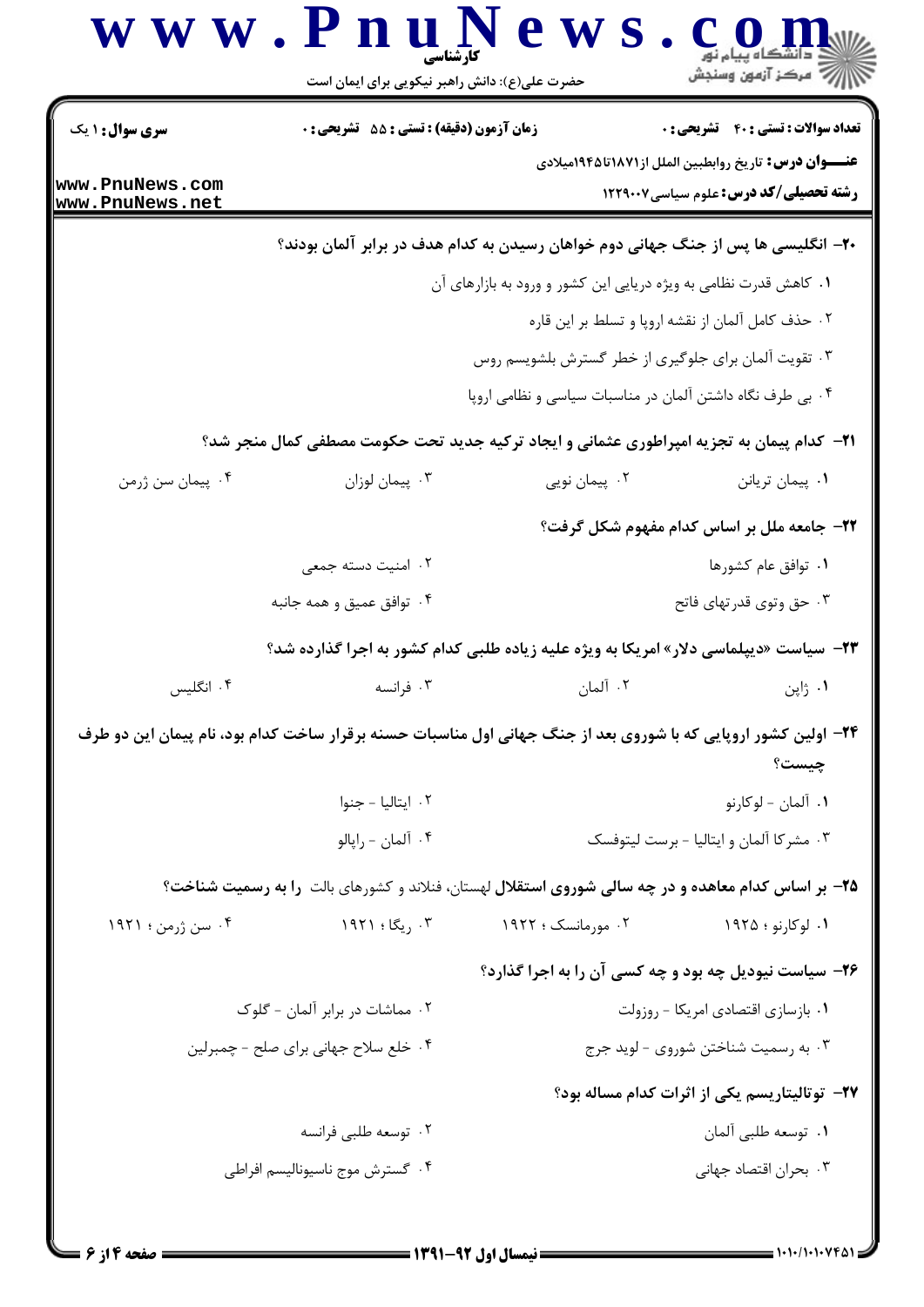|                        |                                                  | حضرت علی(ع): دانش راهبر نیکویی برای ایمان است                     |                                                                                                                |
|------------------------|--------------------------------------------------|-------------------------------------------------------------------|----------------------------------------------------------------------------------------------------------------|
| <b>سری سوال : ۱ یک</b> | <b>زمان آزمون (دقیقه) : تستی : 55 تشریحی : 0</b> |                                                                   | <b>تعداد سوالات : تستی : 40 قشریحی : 0</b>                                                                     |
| www.PnuNews.com        |                                                  |                                                                   | <b>عنــــوان درس :</b> تاریخ روابطبین الملل از۱۸۷۱تا۱۹۴۵میلادی<br><b>رشته تحصیلی/کد درس:</b> علوم سیاسی1۲۲۹۰۰۷ |
| www.PnuNews.net        |                                                  |                                                                   |                                                                                                                |
|                        | ۰۲ تفاهم با روسیه                                |                                                                   | ٢٨- اولين اقدام هيتلر در سطح بين المللي كدام مورد بود؟<br>۰۱ توجه به انگلستان                                  |
|                        | ۰۴ خروج آلمان از جامعه ملل                       |                                                                   | ۰۳ حمله به فرانسه                                                                                              |
|                        |                                                  |                                                                   |                                                                                                                |
|                        |                                                  |                                                                   | ۲۹- جبهه استرزا بین کدام کشورها به وجود آمد و یکی از اقدامات آن چه بود؟                                        |
|                        |                                                  | ٠١. ايتاليا، فرانسه، انگليس - ضديت با الحاق اتريش به آلمان        | ۰۲ فرانسه، انگلیس، امریکا - ضدیت با ایتالیا و آلمان                                                            |
|                        |                                                  |                                                                   | ۰۳ شوروی، آلمان، ایتالیا - اتحاد علیه انگلیس و فرانسه                                                          |
|                        |                                                  | ۰۴ آلمان، انگلیس، فرانسه - مخالفت با توسعه طلبی موسولینی ایتالیا  |                                                                                                                |
|                        |                                                  |                                                                   | ۳۰- رهبر فرانسه ویشی که بود و از کدام طرف جنگ طرفداری می نمود؟                                                 |
| ۰۴ پتن - متحدين        | ۰۳ دوگل - متفقين                                 | ۰۲ پتن - متفقین                                                   | ٠١ دوگل - متحدين                                                                                               |
|                        |                                                  |                                                                   |                                                                                                                |
|                        |                                                  |                                                                   | ۳۱– ناحیه سودت در کدام کشور قرار داشت و طی کدام پیمان به آلمان واگذار شد؟                                      |
| ۰۴ چکسلواکی - مونیخ    | ۰۳ لهستان - پاریس                                | ۰۲ چکسلواکی - پاریس                                               | ۰۱ لهستان - مونيخ                                                                                              |
|                        |                                                  |                                                                   | 32- جنگ عجیب و غریب چه بود و چند ماه به طول انجامید؟                                                           |
|                        |                                                  | ٠١ جنگ تن به تن بين شوروى و آلمان در لهستان - ۵ ماه               |                                                                                                                |
|                        |                                                  | ۰۲ محدود شدن ۸ ماهه جنگ آلمان با متحدین به نبرد دریایی تا مه ۱۹۴۰ |                                                                                                                |
|                        |                                                  | ۰۳ محدود جنگ جهانی به نبردهای پراکنده تا ۵ ماه اول جنگ            |                                                                                                                |
|                        |                                                  | ۰۴ انهدام ناگهانی ارتش فرانسه در برابر آلمان در عرض یک ماه        |                                                                                                                |
|                        |                                                  |                                                                   | ۳۳- تجاوزات ژاپن به خاور دور از چه سال و از کدام منطقه آغاز گردید؟                                             |
| ۰۴ - ۱۹۳۱ - کړه        | ۰۳ - ۱۹۳۷ - منجوری                               | ۲. ۱۹۳۷ - کړه                                                     | ۰۱. ۱۹۳۱ - منچوری                                                                                              |
|                        |                                                  |                                                                   | ۳۴- منشور آتلانتیک بر چه اصلی تاکید گذاشت و نشان دهنده چه بود؟                                                 |
|                        |                                                  |                                                                   | ٠١ حق حاكميت ملتها - و عدم توسعه طلبي                                                                          |
|                        |                                                  | ۰۲ اعمال قیمومت بر ملتهای ضعیف - تداوم سیاستهای استعماری          |                                                                                                                |
|                        |                                                  | ۰۳ همبستگی آلمان و ایتالیا - تداوم جنگ برای سلطه بر اروپا         |                                                                                                                |
|                        |                                                  | ۰۴ همبستگی فرانسه، انگلیس و آمریکا - نبرد علیه نازیسم و فاشیسم    |                                                                                                                |